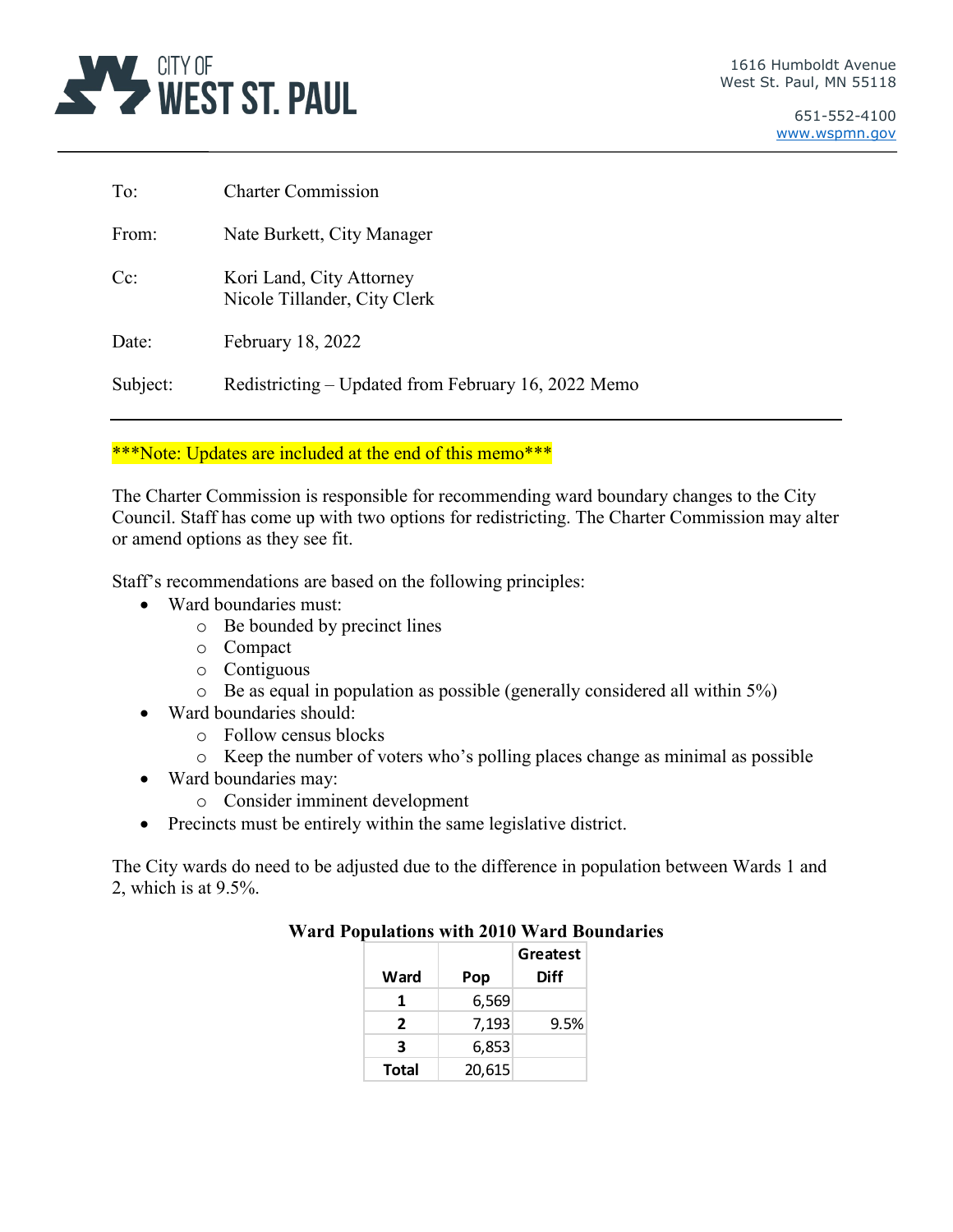## **Option 1**

Option 1 (attached) moves ward boundaries without considering new development to bring ward populations to within 5%. The precinct boundary in Ward 1 must also be changed so that the entire precinct is within the same legislative district.

| Ward         | Pop   | Greatest<br><b>Diff</b> |
|--------------|-------|-------------------------|
| 1            | 6823  |                         |
| 2            | 6939  | 1.70%                   |
| 3            | 6853  |                         |
| <b>Total</b> | 20615 |                         |

## **Ward Populations with Option 1 Boundaries**

#### **Option 2**

Option 2 (attached) moves ward boundaries estimating new population of imminent development. The precinct boundary in Ward 1 must also be changed so that the entire precinct is within the same legislative district. The commission may note that the blocks south of Wentworth and north of Kraft were moved during the 2010 redistricting process.

The following developments are considered imminent:

- Westlyn (Former Golf Course)  $153$  units =  $209$
- Legacy Commons/Hilltop (Kmart Site) 393 units =  $778$
- Savor (Wentworth and Robert) 200 Units  $= 242$  people
- Gateway Place (Robert and Annapolis) 54 units  $=$  57 people

#### **Block Level Imminent Development Population Change**

| <b>BLOCK</b> | <b>POP2020</b> | 2010 | <b>WARD PRECINCT</b><br>2010 | <b>PROJ</b><br><b>NEW POP CHANGE</b> |     |
|--------------|----------------|------|------------------------------|--------------------------------------|-----|
| 3000         | 242            |      | 2                            |                                      | 242 |
| 2000         | 90             |      | 1                            | 33                                   | 57  |
| 4001         | 865            |      |                              | 87                                   | 778 |
| 2015         | 716            |      |                              | 507                                  | 209 |

#### **Ward Populations with Option 2 Boundaries**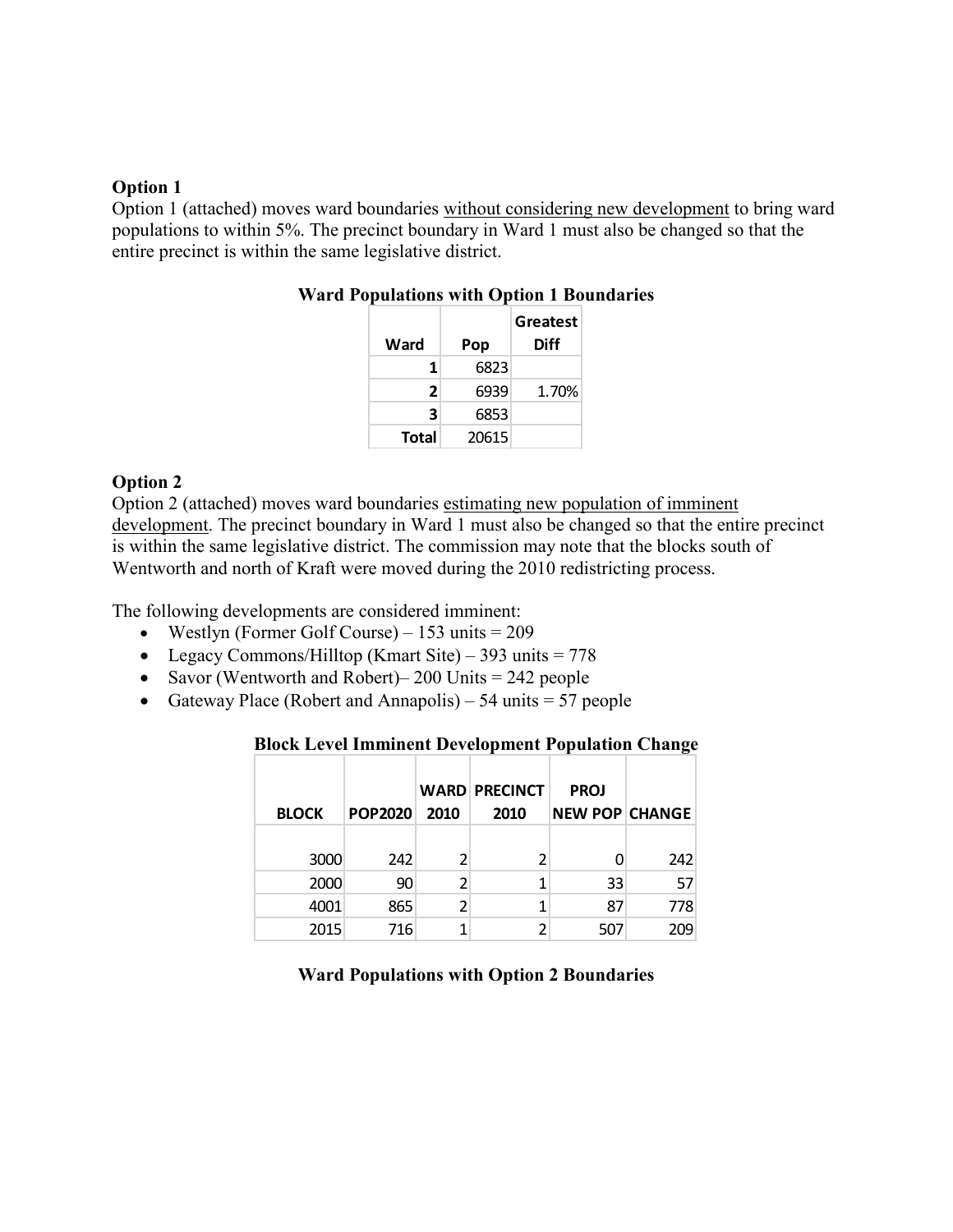|       |       | Greatest |
|-------|-------|----------|
| Ward  | Pop   | Diff     |
| 1     | 7257  |          |
| 2     | 7253  |          |
| 3     | 7391  | 1.90%    |
| Total | 21901 |          |

For more information, see the following links:

- <https://www.lmc.org/news-publications/news/all/city-responsibilities-redistricting/>
- <https://www.sos.state.mn.us/media/4582/2021-redistricting-guide.pdf>

Attachments:

- Option 1 map
- Option 2 map
- Current ward map with 2020 census data
- 2010 redistricting map

## **February 18, 2022 Update**

1. It was brought to city staff's attention that Ward 1, Precinct 2, Block 1002 was likely undercounted. That block now has the Winslow apartments – with an estimated population count of 235. After review of applicable guidance from the MN Secretary of State the population for that block has been implemented. The updated population totals for Options 1 and 2 are included below.

| <b>BLOCK</b> | <b>PROJ</b><br><b>NEW</b><br><b>POP</b> | 2010 | <b>WARD PRECINCT</b><br>2010 | 2020<br><b>CENSUS</b><br><b>POP</b> | <b>CHANGE</b> |
|--------------|-----------------------------------------|------|------------------------------|-------------------------------------|---------------|
| 3000         | 242                                     | 2    | 2                            |                                     | 242           |
| 2000         | 90                                      | 2    | 1                            | 33                                  | 57            |
| 4001         | 865                                     | 2    | 1                            | 87                                  | 778           |
| 2015         | 716                                     | 1    | $\mathcal{P}$                | 507                                 | 209           |
| 1002         | 235                                     |      | າ                            | 20                                  | 215           |

# \*\*\*Updated\*\*\* - **Block Level Imminent Development Population Change**

## **\*\*\*Updated\*\*\* - Ward Populations with Option 1 Boundaries**

|       |       | Greatest |
|-------|-------|----------|
| Ward  | Pop   | Diff     |
| 1     | 6823  |          |
| 2     | 6939  | 1.7%     |
| 3     | 6853  |          |
| Total | 20615 |          |